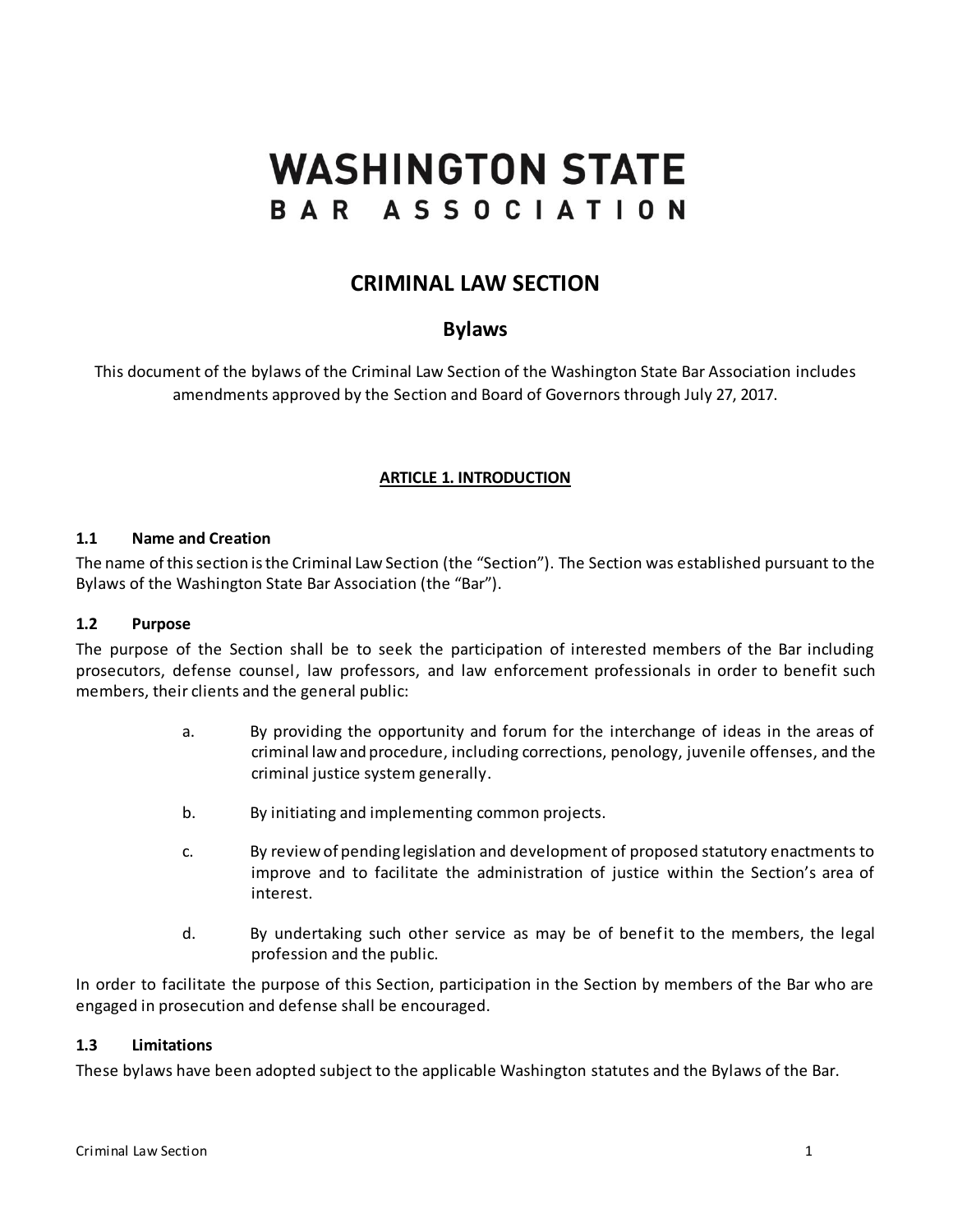# **1.4 Principal Office**

The principal office of the Section shall be maintained in the offices of the Bar.

# **1.5 Fiscal Year**

The fiscal year of the Section shall coincide with the fiscal year of the Bar.

## **ARTICLE 2. MEMBERSHIP**

### **2.1 Enrollment**

Any Active member in good standing of the Bar of the State of Washington may be enrolled as a voting member of the Section by the payment of annual Section dues in the amount set by a majority vote of the executive committee and approved by the Board of Governors of the Bar. Law students, members of the public, and law enforcementmay be enrolled as a non-voting member ("subscriber") by paying the annual dues established by the Section. Subscribers may not hold a section office.

#### **2.2 The Membership**

Members enrolled as provided in Section 2.1 shall constitute the Membership of the Section.

#### **2.3 Dues**

Dues in the amount determined by the executive committee and approved by the Board of Governors of the Bar shall be paid annually in advance. Any person who shall fail to pay the annual dues shall cease to me a member of the Section. With the exception of law students, the Section dues fee for subscribers shall be the same amount as that established for voting members. The Section dues fee for law students shall be set at a standard amount annually determined by the Board of Governors.

# **ARTICLE 3. MEETINGS OF THE MEMBERSHIP**

# **3.1 Annual Meeting**

The annual meeting of the Section may be called at anytime by the Chair or a majority of the executive committee.

### **3.2 Quorum for Meetings of the Membership**

The voting members of the Section present at any meeting shall constitute a quorum for the transaction of business.

#### **3.3 Controlling Vote**

With the exception of taking a positon on legislation, action of the Section shall be by a majority vote of the executive committee members present.

#### **ARTICLE 4. THE EXECUTIVE COMMITTEE**

# **4.1 Powers And Duties**

The executive committee shall be vested with the powers and duties necessary for the administration of the affairs of the Section and perform duties assigned to it by the Board of Governors.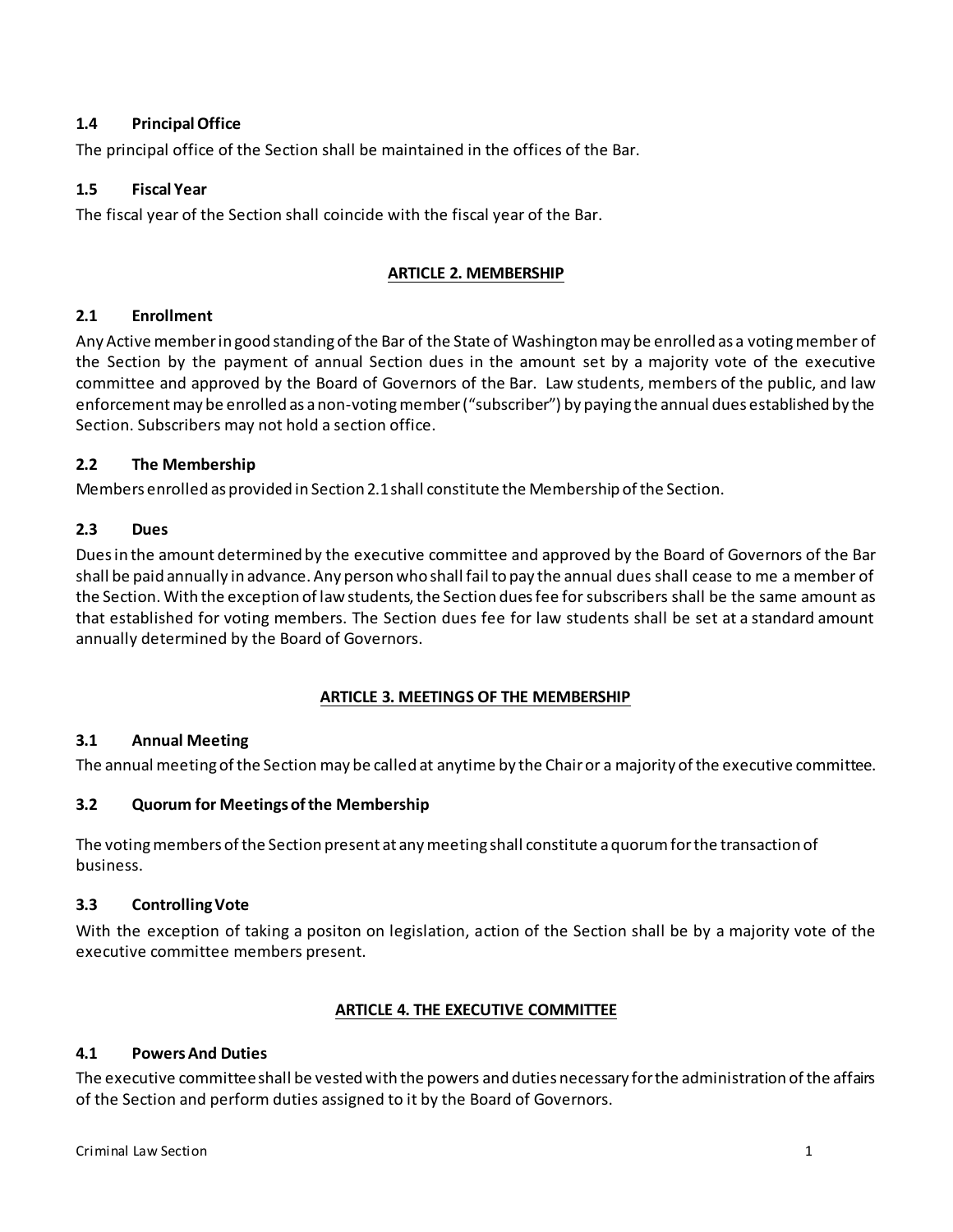# **4.2 Composition**

The executive committee shall be composed of the following persons:

- a. The Officers, including the current Chair, the Chair-elect, and the Secretary/Treasurer; and
- b. The Immediate Past Chair; and
- c. Twelve At-Large members elected to the executive committee, six of whom shall have a significant defense practice or defense orientation; six of whom shall have a significant prosecution practice or orientation; and
- d. The Young Lawyer liaison as a non-voting member.

#### **4.3 Controlling Vote**

A majority of the voting members of the executive committee constitutes a quorum needed for action. Action of the executive committee shall be by majority vote of the executive committee members voting on the action. Members of the executive committee may attend meetings and vote by telephone or by videoconference.

#### **4.4 Amicus Briefs and Positions on Legislation**

Actions of the executive committeeauthorizing amicus briefs shall be by a two-thirds vote of the members voting on the action, and requires approval from the Bar's Board of Governorsto file such a brief. Positions on legislation shall require a super majority (75%) vote of the members of the executive committee, and must comply with the Bar's comment policy. The Chair shall vote only in the case of a tie vote or if the Chair's vote is necessary to authorize an amicus brief or commit the Section to a position on legislation.

#### **4.5 Meetings**

The annual meeting of the executive committee shall be held in conjunction with the annual meeting of the Section unless the executive committee otherwise directs. The executive committee shall be expected to conduct regular meetings annually.

#### **4.5 Removal**

Any member of the executive committee may be removed by a two-thirds majority vote of the voting members of the executive committee. Grounds for removal include, but are not limited to, regular absence from executive committee meetings (two consecutive unexplained absences) or events, failure to perform duties, unprofessional or discourteous conduct or whenever, in the executive committee's judgment, the executive committee member is not acting in the best interest of the section membership.

#### **ARTICLE 5. OFFICERS**

#### **5.1 Officers**

The officers of the Section shall be the Chair, the Chair-elect, the Immediate Past-Chair and the Secretary/Treasurer.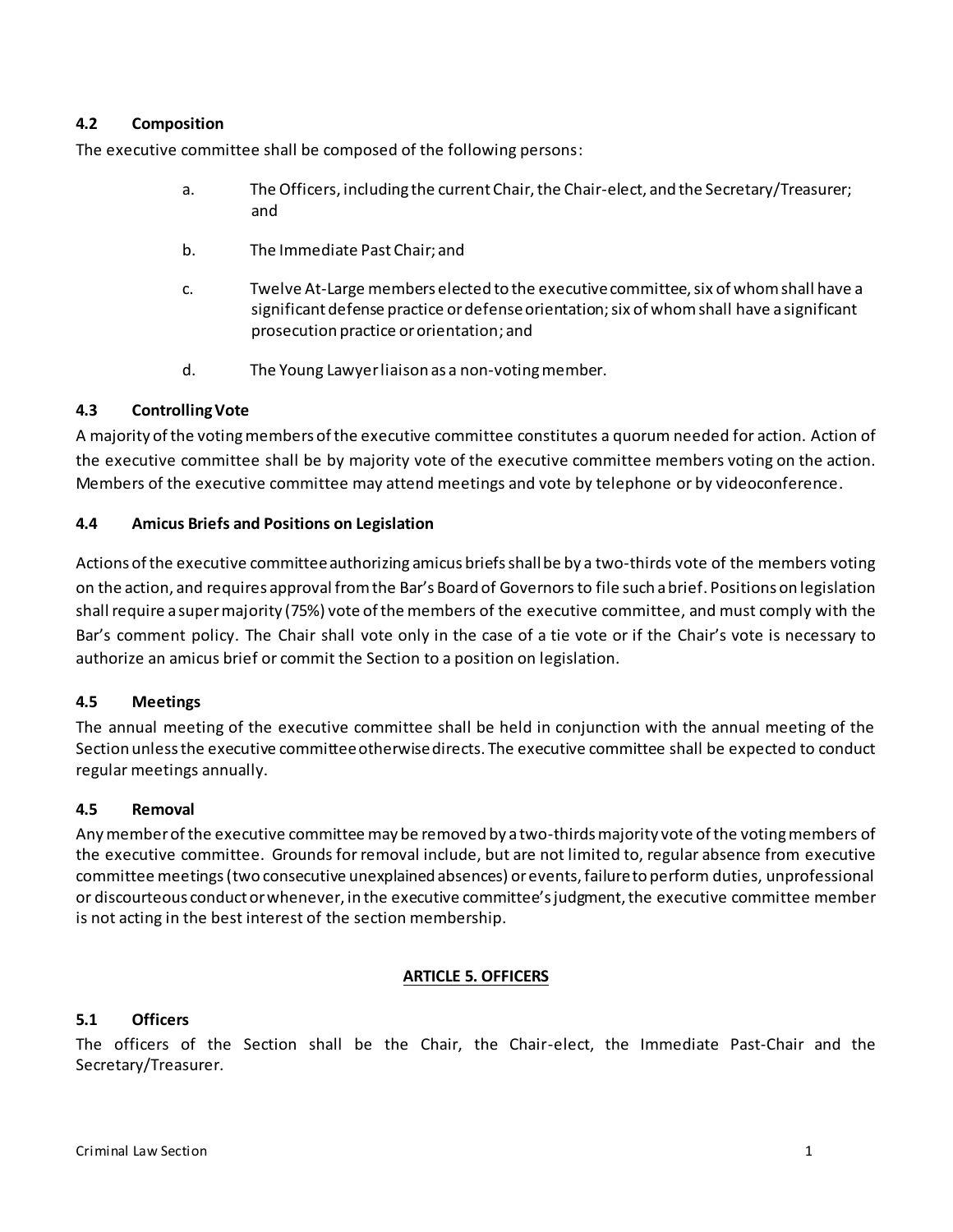# **5.2 Chair**

The Chair shall preside at all meetings of the Section and of the executive committee. The Chair shall vote only to break ties or in the event that the Chair's vote is necessary to provide a super majority for authorization of Amicus briefs and/or positions on legislation by the Section.

# **5.3 Chair-elect**

Upon the death, resignation, or during the disability of the Chair, or upon his/her refusal to act, the Chair-elect shall perform the duties of the Chair for the remainder of the Chair's disability and then only during so much of the term as the disability continues. The Chair-elect shall succeed the outgoing Chair as the Chair for the next term of office.

# **5.4 Secretary/Treasurer**

The Secretary/Treasurer shall take minutes at all meetings of the Section and of the executive committee, and provide approved minutes to the Bar for publication and record retention. The Secretary/Treasurerwill work with the Bar to ensure that the Section complies with the Bar fiscal policies and procedures, work with the Bar to prepare the Section's annual budget, and review the Section's monthly financial statements for accuracy and comparison to budget. In conjunction with the Chair and as authorized by the executive committee, The Secretary/Treasurer shall attend generally to the business of the Section.

# **5.5 Immediate Past Chair**

The Immediate Past Chair shall assist the current Chair by providing advice regarding the management of the Section.

# **ARTICLE 6. ELECTIONS**

# **6.1 Elective Offices**

Each year the membership shall elect a Chair-elect and a Secretary/Treasurer who shall serve one year terms and four At-Large members of the Executive Committee to serve staggered terms of three years. Two of the At-Large members elected shall be prosecution oriented and two shall be defense oriented.

# **6.2 Chair**

The Chair-elect shall automatically succeed to the office of the Chair. In the event the office of Chair-elect shall be vacant, then a Chair shall be elected in the same manner as set forth in Section 6.1 hereinabove.

# **6.3 Nominations**

The Chair shall appoint a nominating committee consisting of three members, to be chaired by the Immediate Past Chair, or in the event that person is unable or unwilling to serve, another member of the executive committee. All applicants will apply through an electronic application process administered by the Bar. The nominating committee shall strive to assure diversity in its nominations, including regional diversity. The executive committee shall make and report nominations for the offices of Chair-elect, Secretary/Treasurer, and for members of the executive committee to succeed those whose terms will expire at the close of the annual meeting, and to fill vacancies then existing for unexpired terms. The orientation of nominees shall be consistent with Section 4.2. The nominations shall be sent to Section members at least two months prior to the annual election. Other nominations for the same offices must be supported by the signatures of at least ten Section members submitted to the executive committee at least one month prior to the annual election of the Section and shall be specifically